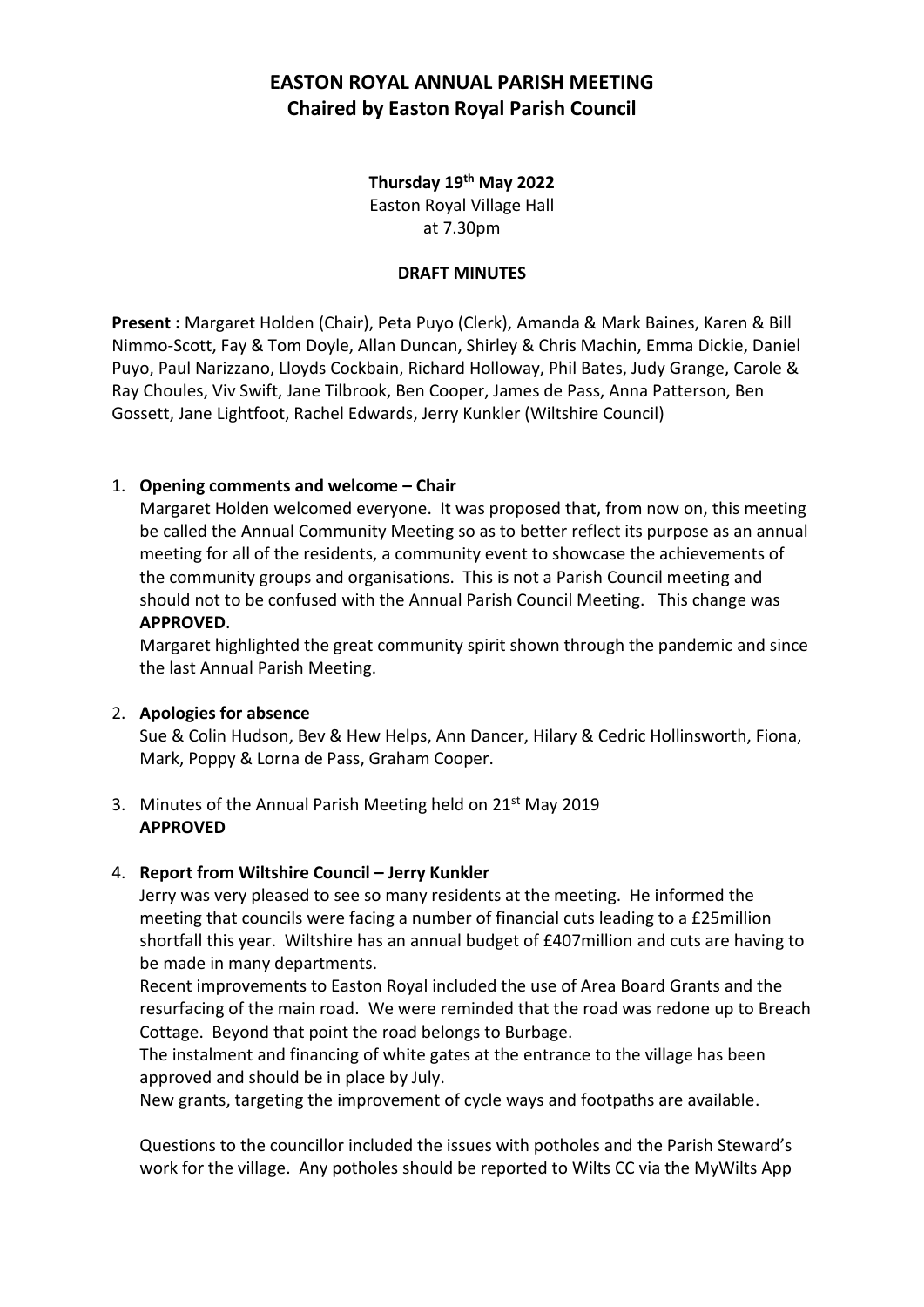and photos taken. Any other issues should be reported to the Clerk. Should the Steward not respond well to the PC's request for works to be done, Jerry should be contacted.

## 5. **2021/2022 Parish Council Report – Margaret Holden (Chair)**

Thanks were extended to Cedric Hollinsworth, Graham Cooper, Mark de Pass, Colin Siburn for their time and dedication as councillors and to Pauline Archer for her years as clerk.

Peta Puyo was welcomed as the new Clerk and her role and work with the councillors was explained. Thanks were given to Anna Patterson who carried out the role in the interim period.

The new councillors and the clerk have followed training courses for their new roles. It is a huge learning curve and everyone is looking to improve how we function as a team. All external meetings are attended to by Margaret on behalf of the village.

Cedric Hollinsworth's lead, whilst in office, on highways proved invaluable. Tom Doyle is now the lead on this difficult topic. Drains and potholes are a priority as well as speeding in the village. As highlighted by Jerry, the white speed gates should be installed very soon and the road has been resurfaced as far as Breach Cottage.

The BT box was due to be refurbished and the works had in fact started on the day of the meeting. This telephone can only be used to make emergency calls (999).

The grass cutting has been much improved with the services of Idverde. The dog poo bins have been well accepted and used. Paul Narizzano, the lead councillor for the Rec, and his team of volunteers were thanked for their work in maintaining the area for the benefit of everyone.

The mole issue has been addressed and 7 were recently caught.

Thanks were given to Anna Patterson for carrying out the weekly playground equipment checks.

The new playground has been the highlight of the year and is being much enjoyed by all. Emma Dickie to give a fuller report during the meeting.

The trees on the Rec have been recently checked by a tree surgeon and there is one requiring removal following its damage during a storm. A budget and schedule for tree maintenance is to be set up.

Anna Patterson is the lead councillor for the church and Ben Cooper for the school.

The lead councillors for the footpaths and byways are Beverley Helps and James de Pass. The maintenance carried out by themselves, Hew Helps (and his mower), land owners and other volunteers has allowed us all to enjoy walking around the village. The footpaths are well used and appreciated on a daily basis but were used all the more during the pandemic. Thanks were given to everyone involved for their hard work.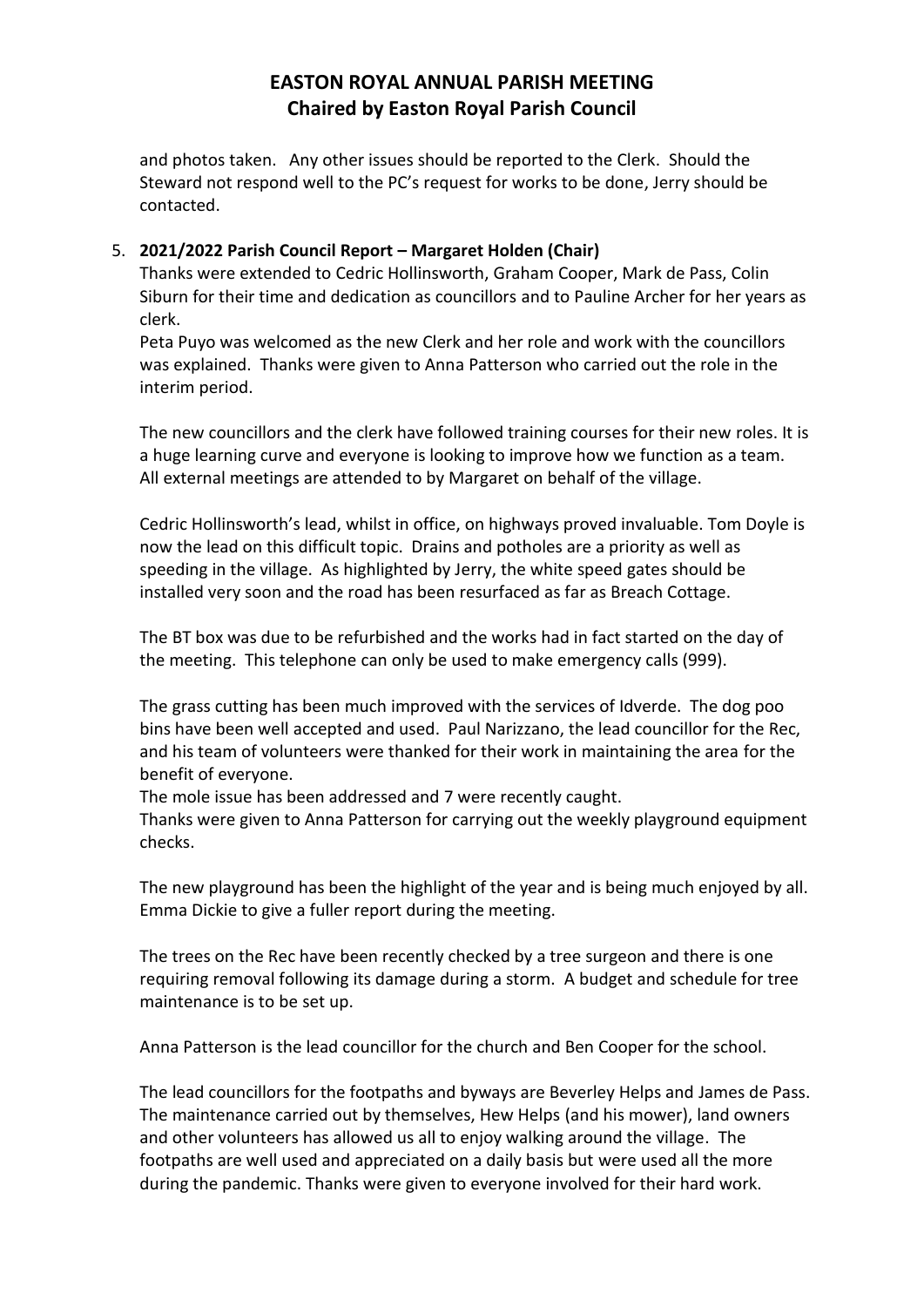Their upkeep is all the more encouraged as ER is part of the Pewsey "Walkers Are Welcome" scheme.

Ben Cooper took to the floor to give an update on the services provided by the Parish Steward. He is in close contact with Karl, our Steward, and provides him with a list of jobs that need addressing. Our time allocation is restricted as is the budget. Any issues should be reported to the Parish Clerk who will forward these to Ben.

Thanks were given to Jan Howard for planting and maintaining the flower troughs at the crossroads.

6. **FINANCE** - Figures for the year ending 31.03.2022 to be placed on the Village Website as per Audit Requirements. Due to the income and expenses exceeding £25k this year (Playground Project) the reporting is slightly different and requires an external audit as well as the usual internal audit. The internal audit was carried out by Roger Tilbrook. This was his last year for the task and thanks were extended to him for the many years that he has fulfilled this role for the council.

### 7. **EASTON ROYAL ACADEMY** – no report

#### 8. **VILLAGE HALL**

Tom Doyle introduced himself as the new Village Hall Chair. Brian Norman's role as the previous chair was massive and nobody felt able to take it all on so the responsibilities have now been shared

Ben Gosset is Vice Chair, Colin Chesterman remains as treasurer, Rob and Megan Ashton are in charge of reservations and Debbie Lovern will receive all emails addressed to the Committee.

The weekly bar night continues to be very popular as well as the Greasy Spoon breakfasts. Further details of all upcoming events can be found on the village website. Important notice of a meeting to be held on Monday  $13<sup>th</sup>$  June at 7.30pm to discuss the possibility of refurbishment/extension of the village hall. Everyone is invited.

## 9. **ER PLAYGROUND FUNDRAISING GROUP**

Emma Dickie wished to say a massive thanks again to everyone who contributed to the success of the new playground. Donations (financial, benches, soil…), time and so much energy as well as grants from the Area Board, NFU, Modini enabled the committee to complete Phase 1 of the playground in record time. Steve Aplin, the installer, proved an excellent choice and the equipment was well negotiated through Kompan directly. The kitchen which was made and donated to the project has been greatly enjoyed. The basketball goal is in place and the final push for funding is required to complete the hard court, thus completing the final phase of the whole project. The shortfall of £2k will hopefully be met by fundraising events and further donations/grants. The old swings will be removed in September and it is hoped that the older wooden equipment can be maintained and pass inspection for a while longer.